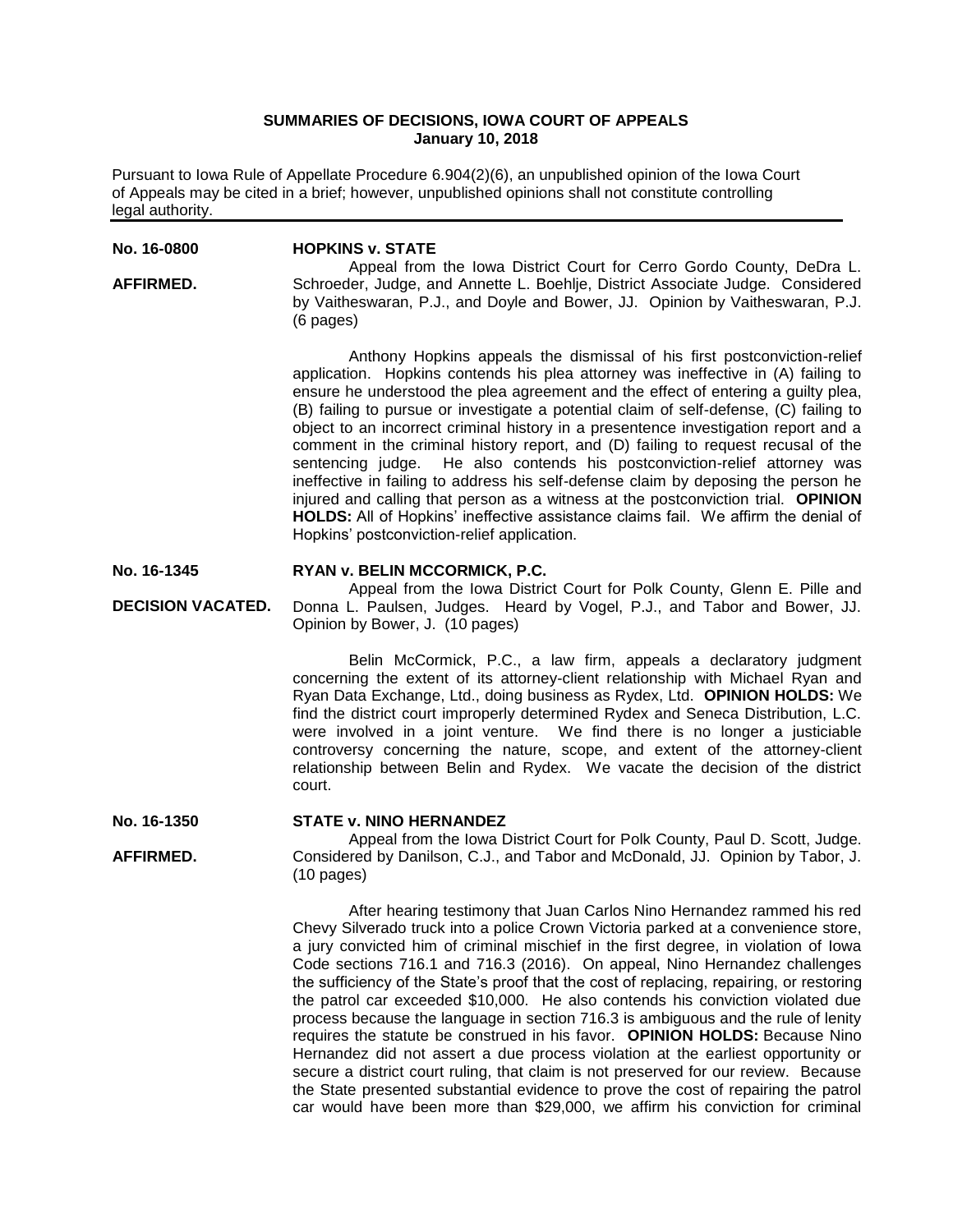mischief in the first degree.

#### **No. 16-1437 GREEN v. CITY OF FORT DODGE**

**AFFIRMED.**

**AFFIRMED AND REMANDED.**

**AFFIRMED.**

Appeal from the Iowa District Court for Webster County, Kurt J. Stoebe, Judge. Heard by Danilson, C.J., and Doyle and Mullins, JJ. Opinion by Danilson, C.J. (18 pages)

Alevia Green appeals from the district court's denial of the motion for new trial and apportionment of court costs. Green maintains a new trial should be granted because post-verdict evidence establishes jury confusion as to damages. Green contends she is entitled to a new trial on the basis the verdict is inadequate as to damages and is not supported by sufficient evidence and does not render substantial justice as to damages and the allocation of fault. Green also asserts the trial court abused its discretion in apportioning costs equally between both parties. **OPINION HOLDS:** Upon careful review of the evidence, we find the trial court did not err or abuse its discretion in denying the motion for new trial. We also find the court acted within its discretion in assessing costs equally between the parties. We therefore affirm.

#### **No. 16-1442 SMITH v. CITY OF PLEASANT HILL**

Appeal from the Iowa District Court for Polk County, Robert B. Hanson, Judge. Heard by Vaitheswaran, P.J., and Potterfield and McDonald, JJ. Opinion by Vaitheswaran, P.J. (6 pages)

The City of Pleasant Hill appeals a \$200,000 jury verdict in this eminent domain condemnation case. **OPINION HOLDS:** The City failed to preserve error on its challenge to the sufficiency of the evidence supporting the jury's damage award. We affirm and remand for consideration of Smith's request for appellate attorney fees.

#### **No. 16-1447 JOHNSON v. MENTAL HEALTH INSTITUTE**

Appeal from the Iowa District Court for Buchanan County, Michael J. Shubatt, Judge. Heard by Vaitheswaran, P.J., and Potterfield and McDonald, JJ. Opinion by Potterfield, J. Special Concurrence by McDonald, J. (21 pages)

Antoinette Johnson appeals the district court's dismissal on summary judgment for her claims of discrimination and retaliation against her employer, the Mental Health Institute (MHI). Johnson maintains the district court erred in its determination that she could not establish a prima facie case for discrimination because she could not prove she was performing her work satisfactorily at the time she was fired. Regarding her claim for retaliation, Johnson maintains the district court erred when it ruled she could not prove a causal connection between her complaints about being discriminated against and harassed and MHI's decision to fire her. **OPINION HOLDS:** Finding no error in the district court's grant of summary judgment in favor of MHI and the resulting dismissal of Johnson's claim, we affirm. **SPECIAL CONCURRENCE ASSERTS:** I concur in the rationale and judgment of the panel opinion but write separately to address two additional issues. First, I would affirm the district court because Johnson failed to establish any circumstances surrounding her termination that permit an inference of discrimination. Additionally, Johnson's conduct did not constitute the protected activity needed to establish her retaliation claim. I would affirm the judgment of the district court on this claim for these reasons as well as the reasons set forth in the panel opinion.

**No. 16-1454 HYTEN v. HNI CORPORATION** Appeal from the Iowa District Court for Muscatine County, Nancy S.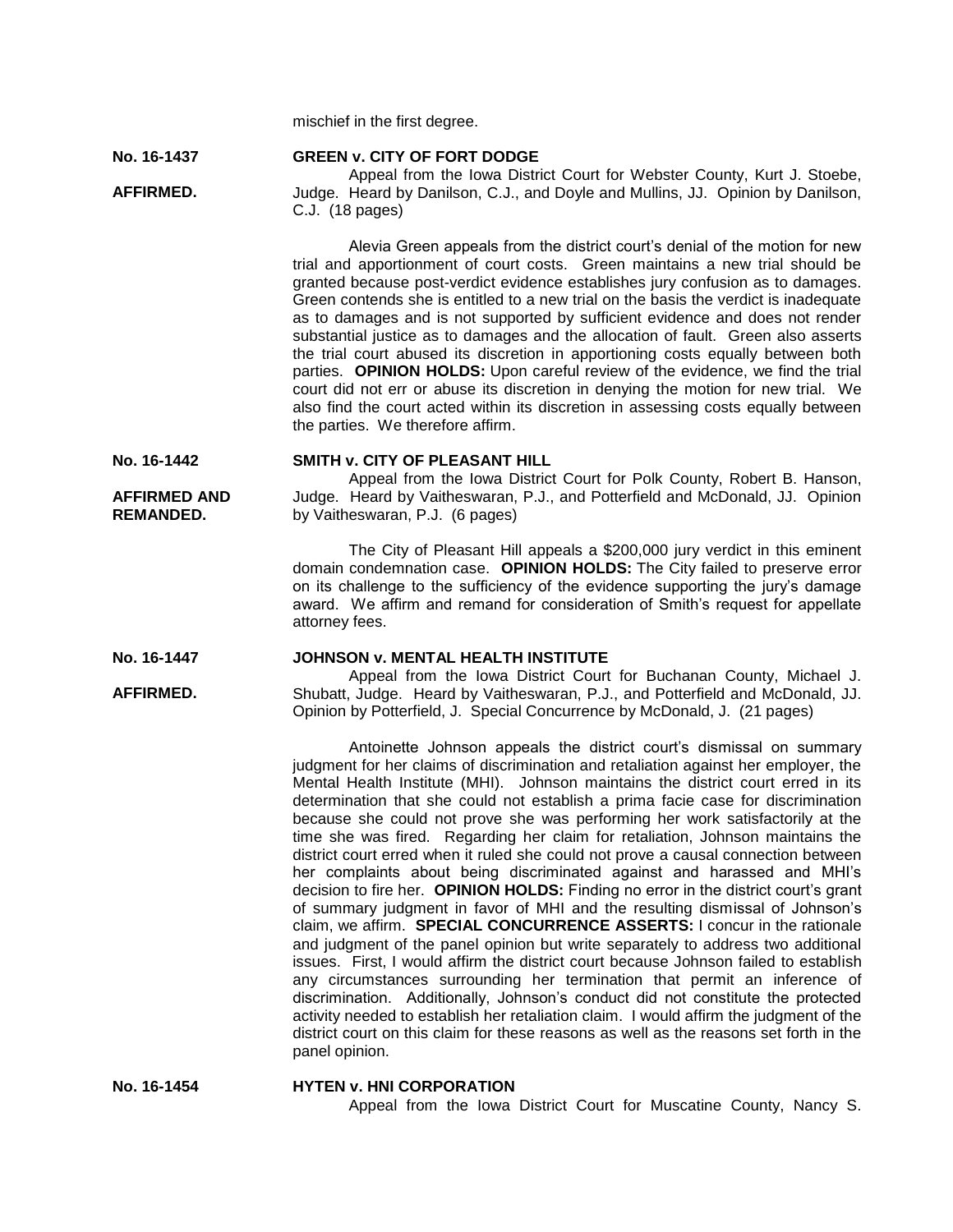**AFFIRMED.** Tabor, Judge. Heard by Vaitheswaran, P.J., and Potterfield and McDonald, JJ. Tabor, J., takes no part. Opinion by McDonald, J. (8 pages)

> Christina Hyten appeals from an adverse jury verdict challenging several evidentiary rulings. She argues she should have been allowed to present evidence on the delay in receipt of workers' compensation benefits, the safety of her work assignment following her date of injury, and the company's waiver of a notice defense in the underlying workers' compensation proceeding. **OPINION HOLDS:** Under our highly deferential review, we conclude the district court did not abuse its discretion in excluding this evidence. The evidence had limited relevance, any probative value was substantially outweighed by Iowa Rule of Evidence 5.403 considerations, and Hyten failed to demonstrate her substantial rights were affected by the exclusion of any of the evidence.

#### **No. 16-1575 BYRD v. STATE**

**AFFIRMED.** Appeal from the Iowa District Court for Linn County, Mary E. Chicchelly, Judge. Considered by Vaitheswaran, P.J., McDonald, J., and Goodhue, S.J. Opinion by Goodhue, S.J. Special Concurrence by McDonald, J. (8 pages)

> Brandy Byrd appeals the denial of her application for postconviction relief. **OPINION HOLDS: I.** The restitution order is not excessive because it bears a reasonable relationship to the crime committed. **II.** The statute of limitations bars Byrd's attack on the jury instructions. **III.** Byrd's claim that an aider and abettor cannot receive punishment in excess of the principle is without merit. **SPECIAL CONCURRENCE ASSERTS:** I would conclude the specific claims asserted here are barred by Iowa Code sections 822.3 and 822.8 (2011).

#### **No. 16-1577 WEINMAN v. CITY OF NORTH LIBERTY**

**APPEAL DISMISSED.** Appeal from the Iowa District Court for Johnson County, Sean W. McPartland, Judge. Heard by Vogel, P.J., and Tabor and Bower, JJ. Opinion by Tabor, J. (8 pages)

> A landowner challenges the authority of the city of North Liberty to take a sanitary sewer easement over his property by eminent domain. **OPINION HOLDS:** Because the landowner accepted "just compensation" for the taking and the sewer line is completed, we dismiss his appeal as moot.

#### **No. 16-1590 STATE v. JANES**

**AFFIRMED.** Appeal from the Iowa District Court for Boone County, Paul G. Crawford, District Associate Judge. Considered by Vaitheswaran, P.J., Potterfield, J., and Mahan, S.J. Opinion by Mahan, S.J. (11 pages)

> Derrick Janes appeals from the judgment and sentence imposed upon his conviction for child endangerment, in violation of Iowa Code section 726.6(1)(a) (2016). He contends there is insufficient evidence that he acted with knowledge that he was creating a substantial risk to the child's health or safety. Janes also asserts the court abused its discretion in denying his motion for mistrial due to prosecutorial misconduct, his trial counsel was ineffective, and the court abused its discretion in considering improper factors in sentencing him. **OPINION HOLDS:** Finding no error or abuse of discretion, we affirm.

#### **No. 16-1758 STATE v. FISHER**

**AFFIRMED.** Appeal from the Iowa District Court for Boone County, Timothy J. Finn, Judge. Heard by Vogel, P.J., and Tabor and Bower, JJ. Opinion by Vogel, P.J. (9 pages)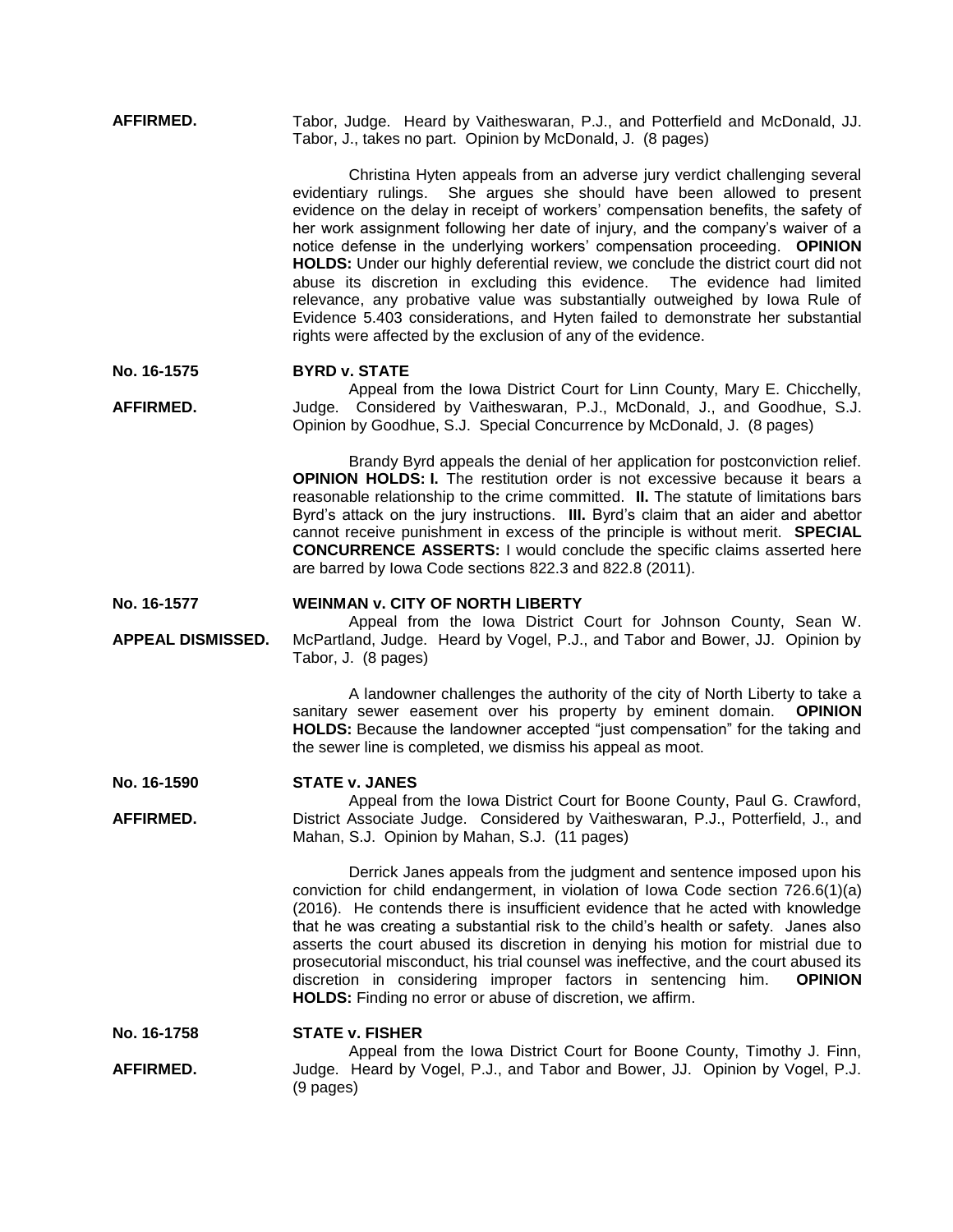Following a jury trial, Kohl Fisher appeals his convictions for conspiracy to manufacture, deliver, or possess with intent to deliver methamphetamine and possession with intent to deliver. He asserts on appeal the district court should have granted his motion to suppress evidence because the search of his vehicle was conducted at the request of his parole officer and violated his constitutional rights. **OPINION HOLDS:** Because we conclude the search was legally conducted under the automobile exception to the warrant requirement, we affirm the district court's denial of Fisher's motion to suppress and affirm his convictions and sentence.

### **No. 16-1902 IOWA ASS'N OF ORIENTAL MED. & ACUPUNCTURE v. IOWA BD. OF PHYSICAL AND OCCUPATIONAL THERAPY**

Appeal from the Iowa District Court for Polk County, David M. Porter, Judge. Heard by Danilson, C.J., and Doyle and Mullins, JJ. Opinion by Mullins, J. (9 pages)

The Iowa Association of Oriental Medicine and Acupuncture (Association) appeals a district court ruling on its petition for judicial review following a declaratory order by the Iowa Board of Physical and Occupational Therapy (Board). The Association contends the Board's determination is an irrational, illogical, or wholly unjustifiable interpretation of Iowa Code section 148A.1(1)(b) (2015). **OPINION HOLDS:** In granting deference to the Board, we conclude its determination was not an irrational, illogical, or wholly unjustifiable interpretation of the statute. We therefore affirm the district court's denial and dismissal of the Association's petition for judicial review of the Board's declaratory order.

#### **No. 16-1925 STATE v. SAHIR**

**AFFIRMED.**

**AFFIRMED.** Appeal from the Iowa District Court for Black Hawk County, Kellyann M. Lekar, Judge. Considered by Potterfield, P.J., McDonald, J., and Blane, S.J. Opinion by Blane, S.J. (8 pages)

> A defendant appeals his convictions for sexual abuse in the third degree and assault with intent to commit sexual abuse. He argues the convictions were contrary to the weight of the evidence and his trial counsel was ineffective. **OPINION HOLDS:** The convictions were not contrary to the weight of the evidence. Trial counsel was not ineffective in failing to challenge the sufficiency of the evidence to convict the defendant because there was sufficient evidence to convict him. Trial counsel was not ineffective in failing to make certain evidentiary challenges. We preserve for possible postconviction relief an argument related to trial counsel's failure to present reputation or opinion evidence as to the victim.

#### **No. 16-1943 BITZAN v. STATE**

**AFFIRMED.** Appeal from the Iowa District Court for Monona County, Duane E. Hoffmeyer, Judge. Considered by Vaitheswaran, P.J., and Doyle and Bower, JJ. Opinion by Vaitheswaran, P.J. (13 pages)

> Mark Bitzan appeals the denial of his application for postconviction relief, raising a number of ineffective-assistance-of-counsel claims and a claim of prosecutorial misconduct. **OPINION HOLDS:** We find Bitzan's ineffective assistance claims are unpersuasive, and we further conclude Bitzan cannot establish cumulative error warranting a new trial. The postconviction court did not rule on any independent prosecutorial misconduct claims; accordingly, we have nothing to review. We affirm the denial of Bitzan's postconviction relief application.

# **No. 16-2047 STANLEY v. EMPLOYMENT APPEAL BOARD**

Appeal from the Iowa District Court for Polk County, Lawrence P.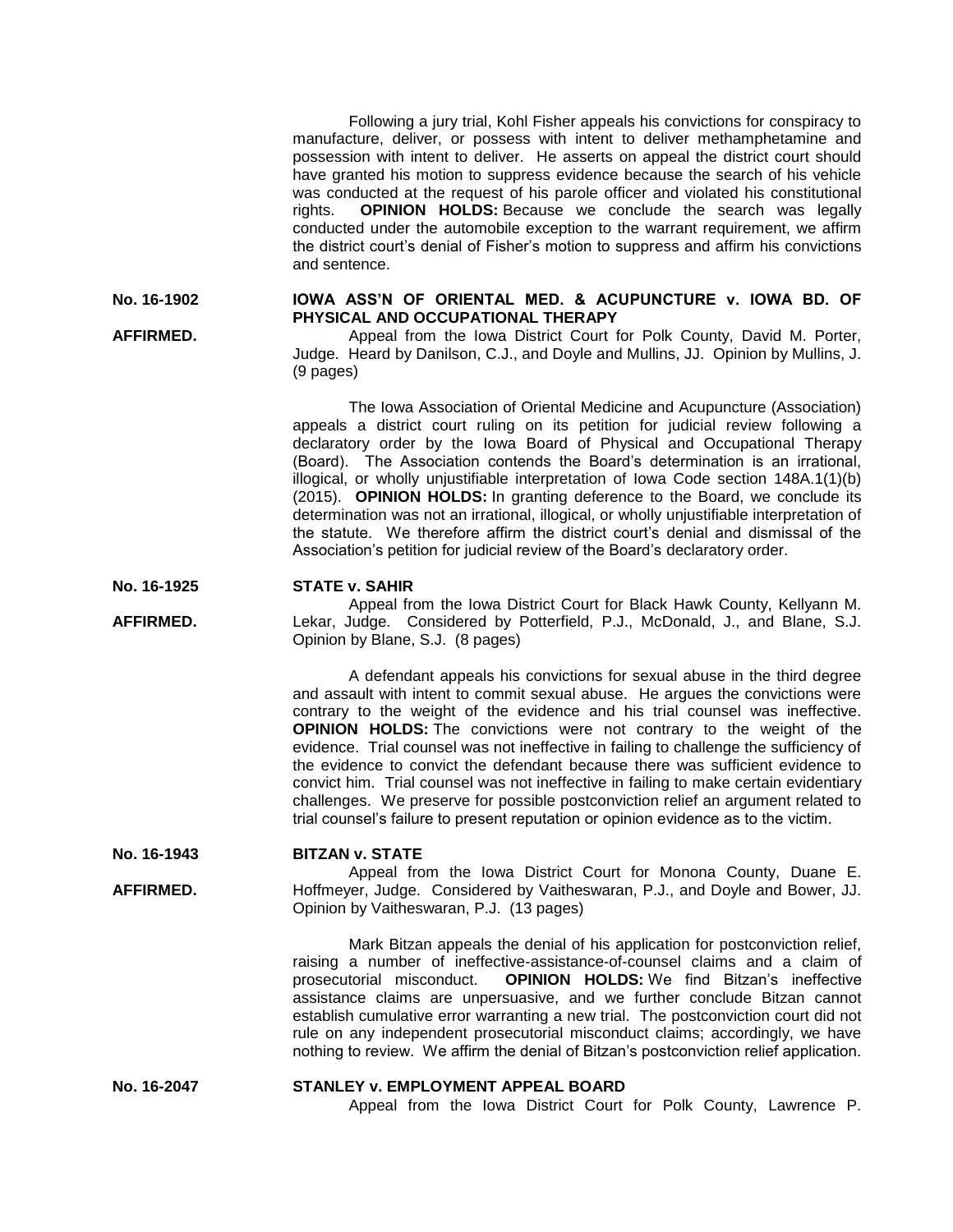**AFFIRMED.** McLellan, Judge. Heard by Vaitheswaran, P.J., and Potterfield and McDonald, JJ. Opinion by McDonald, J. (8 pages)

> An employee appeals from a district court's decision granting unemployment insurance benefits. **OPINION HOLDS:** Because the employee is eligible for unemployment insurance benefits based on his earnings record, he is unable to substitute more lucrative periods of employment from which to determine his unemployment benefits. We therefore affirm.

**No. 16-2048 STATE v. KRAMER**

**AFFIRMED.** Appeal from the Iowa District Court for Carroll County, Gary L. McMinimee, Judge. Heard by Vaitheswaran, P.J., and Potterfield and McDonald, JJ. Opinion by Potterfield, J. Special Concurrence by McDonald, J. (26 pages)

> Jeromie Kramer appeals from his convictions for sexual abuse in the third degree and lascivious acts with a child. He raises a number of arguments on appeal, specifically: 1) an actual conflict of interest with the victim's guardian ad litem resulted in an unfair trial, (2) the State did not present sufficient evidence of either "touching" or any "sex act," (3) the trial court's written findings included an incorrect statement that the victim had no inconsistencies in her story and no motive to fabricate allegations, (4) the trial court's decision not to afford weight to pages from the victim's journal was clear error; (5) the trial court erred by granting the guardian ad litem's motion for a protective order preventing him from taking the victim's deposition again after the trial information was amended to add felony charges, and (6) the trial court erred by admitting parts of the victim's deposition into evidence as prior consistent statements. **OPINION HOLDS:** Having considered each of Kramer's claims and finding no reversible error, we affirm his convictions. **SPECIAL CONCURRENCE ASSERTS:** Kramer has not presented a viable conflict-of-interest claim, and the district court did not abuse its discretion in denying his motion for new trial.

**No. 16-2050 STATE v. DUNNE**

**AFFIRMED.** Appeal from the Iowa District Court for Lee (South) County, Mary Ann Brown, Judge. Considered by Vogel, P.J., and Tabor and Bower, JJ. Opinion by Tabor, J. (6 pages)

> A defendant received a deferred judgment after pleading guilty to theft in the first degree. Then he violated the terms of his probation, resulting in the imposition of judgment and sentence. On appeal, he argues his attorney provided ineffective assistance by failing to file a motion in arrest of judgment to challenge both the factual basis for the guilty plea and the court's failure to inform him of the consequences should he fail to comply with the terms of the deferred judgment. **OPINON HOLDS:** Finding no breach of duty, we affirm.

**No. 16-2073 IN RE A.M.**

**AFFIRMED.**

Appeal from the Iowa District Court for Bremer County, Christopher C. Foy, Judge. Heard by Vogel, P.J., and Tabor and Bower, JJ. Opinion by Tabor, J. (15 pages)

> A.M. appeals the district court's refusal to restore his firearm rights under Iowa Code section 724.31 (2016). **OPINION HOLDS:** After reviewing the available record, we reach the same conclusion as the district court—A.M. did not present sufficient evidence to show he would not be likely to act in a manner dangerous to public safety. Accordingly, we affirm.

**No. 16-2074 STATE v. KOBOLD**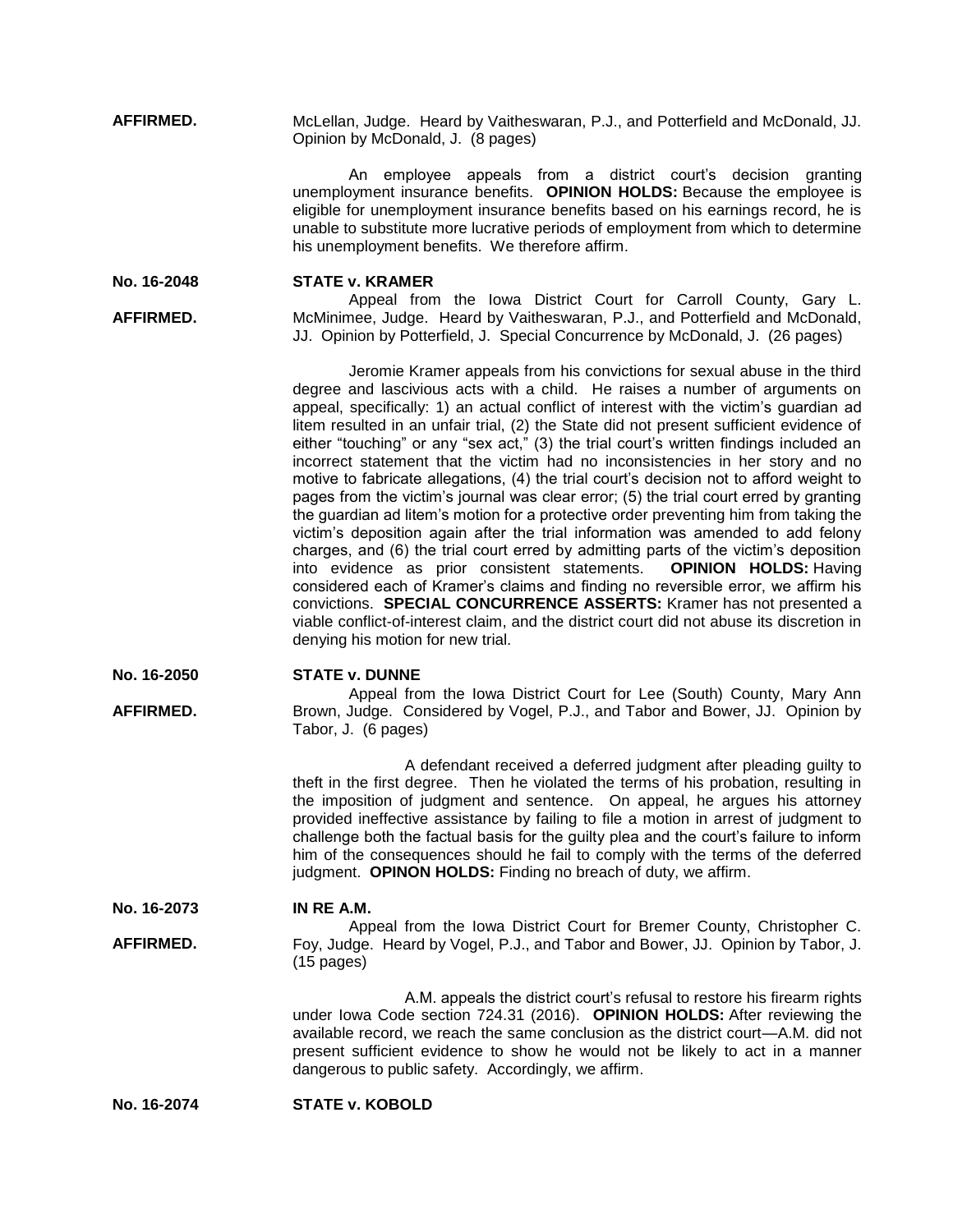**AFFIRMED.** Appeal from the Iowa District Court for Woodbury County, Jeffrey A. Neary, Judge. Considered by Danilson, C.J., Mullins, J., and Goodhue, S.J. Opinion by Goodhue, S.J. (2 pages)

> Joshua Kobold appeals his conviction for sexual abuse in the second degree. **OPINION HOLDS:** The current record is not adequate for us to address Kobold's claims of ineffective assistance of counsel. We preserve his claims for a possible postconviction-relief action.

**No. 16-2108 STATE v. MARCH**

**AFFIRMED.** Appeal from the Iowa District Court for Scott County, Mary E. Howes, Judge. Considered by Vaitheswaran, P.J., McDonald, J., and Goodhue, S.J. Opinion by Goodhue, S.J. (4 pages)

> Keith March appeals the sentences imposed on his convictions for operating while under the influence and driving while barred. **OPINION HOLDS:** The sentencing court set out its reasons and did not abuse its discretion in sentencing March. Because placement determinations are the function and discretion of the Iowa Department of Corrections, the court did not err in failing to include March's placement in the Operating While Under the Influence Continuum Program in the written sentencing order.

**No. 16-2117 IN RE C.B.**

**AFFIRMED.** Appeal from the Iowa District Court for Polk County, Joseph W. Seidlin, District Associate Judge. Considered by Danilson, C.J., and Tabor and McDonald, JJ. Opinion by Tabor, J. (15 pages)

> A juvenile appeals his adjudication as a delinquent for sexual abuse in the second degree. The juvenile argues enforcement of statutory rape statutes against him violated his right to due process, the statutes are void for vagueness as applied to him, and he was denied his right to a jury trial. **OPINION HOLDS:** The juvenile did not show a violation of his procedural due process rights. The statutes are not void for vagueness because they provided him with fair notice of what conduct the statute prohibited and were not arbitrarily enforced against him. He was not entitled to a jury trial for a juvenile delinquency adjudication.

#### **No. 16-2142 BLOBAUM v. CITY OF STRAWBERRY POINT**

**AFFIRMED.** Appeal from the Iowa District Court for Clayton County, David P. Odekirk, Judge. Heard by Vaitheswaran, P.J., and Potterfield and McDonald, JJ. Opinion by Vaitheswaran, P.J. (6 pages)

> Property owners appeal special assessments levied by the City of Strawberry Point. **OPINION HOLDS:** We conclude the property owners did not overcome the presumption that the City assessments were correct and consistent with the special benefit received from the improvement. We affirm the district court judgment in favor of the City.

#### **No. 16-2174 STATE v. NULL**

**AFFIRMED.** Appeal from the Iowa District Court for Linn County, Ian K. Thornhill, Judge. Heard by Danilson, C.J., and Doyle and Mullins, JJ. Opinion by Doyle, J. (10 pages)

> Denem Null appeals following a second resentencing for crimes he committed as a juvenile. **OPINION HOLDS: A.** The overall record here is sufficient to allow us to review the court's exercise of discretion in imposing consecutive sentences. Null's immediate eligibility parole comports with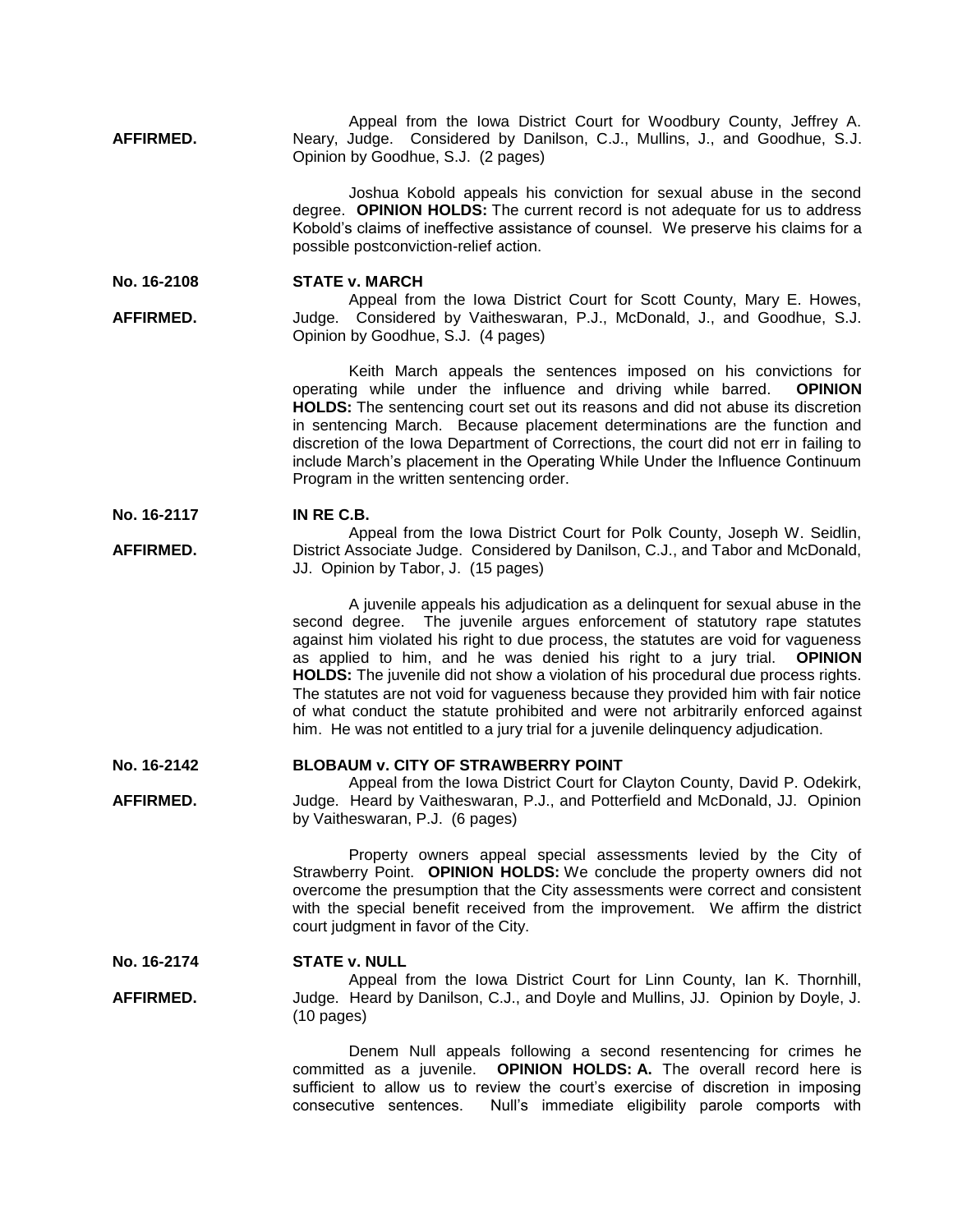constitutional requirements. The district court did not abuse its discretion in imposing consecutive sentences. **B.** Null failed to preserve error on his claim that Iowa Code section 902.4 (2009) is unconstitutional as applied to the facts and circumstances of his case.

**No. 16-2178 STATE v. HENSLEY**

**AFFIRMED.**

Appeal from the Iowa District Court for Polk County, William P. Kelly, Judge. Considered by Doyle, P.J., Mullins, J., and Scott, S.J. Opinion by Scott, S.J. (10 pages)

Brett Hensley appeals the district court's denial of his motion for credit for days he spent at the Bridges of Iowa program against his sentence of incarceration pursuant to Iowa Code sections 903A.5(1) or 907.3(3) (2016). The State asserts the district court correctly denied the credit. **OPINION HOLDS:** We conclude section 903A.5(1) is inapplicable to Hensley's stay at Bridges because it occurred after sentencing. We likewise conclude Hensley is not entitled to a credit under section 907.3(3) because Hensley has failed to prove the Bridges program is "an alternate jail facility" or a "community correctional residential treatment facility." We therefore affirm the district court's order denying Hensley credit for time served at Bridges.

**No. 17-0006 STATE v. JONES**

**AFFIRMED.** Appeal from the Iowa District Court for Madison County, Richard B. Clogg, Judge. Considered by Tabor, P.J., Bower, J., and Scott, S.J. Opinion by Scott, S.J. (7 pages)

> Following a bench trial, Brett Jones appeals his conviction for operating while intoxicated, second offense. He asserts on appeal the district court should have granted his motion to suppress the breath test results because implied consent, outlined in Iowa Code section 321J.6(1) (2016), was improperly invoked. **OPINION HOLDS:** Because we conclude Jones communicated his refusal of the preliminary breath test by his actions and silence, the deputy sheriff properly invoked implied consent, and the district court correctly denied Jones's motion to suppress.

**No. 17-0007 LINN v. STATE**

**AFFIRMED.** Appeal from the Iowa District Court for Muscatine County, Nancy S. Tabor, Judge. Considered by Potterfield, P.J., Mullins, J., and Carr, S.J. Tabor, J., takes no part. Opinion by Carr, S.J. (10 pages)

> Cathryn Linn appeals the district court's order granting summary judgment on her application for postconviction relief (PCR) following her 2007 conviction for first-degree murder, claiming evidence of battered women's syndrome should have been introduced by trial counsel and admitted by the district court to bolster her justification defense. Linn also raises a claim of ineffective assistance of PCR counsel. **OPINION HOLDS:** Upon consideration of the issues raised on appeal, we affirm the district court's order granting summary judgment on Linn's PCR application.

**No. 17-0032 AFFIRMED. DIETZ v. MCDONALD** Appeal from the Iowa District Court for Chickasaw County, Margaret L. Lingreen, Judge. Heard by Danilson, C.J., and Doyle and Mullins, JJ. Opinion by Danilson, C.J. (14 pages)

> A mother appeals the modification of a decree of custody, visitation, and support. **OPINION HOLDS:** Because there has been frequent contempt litigation

- 
-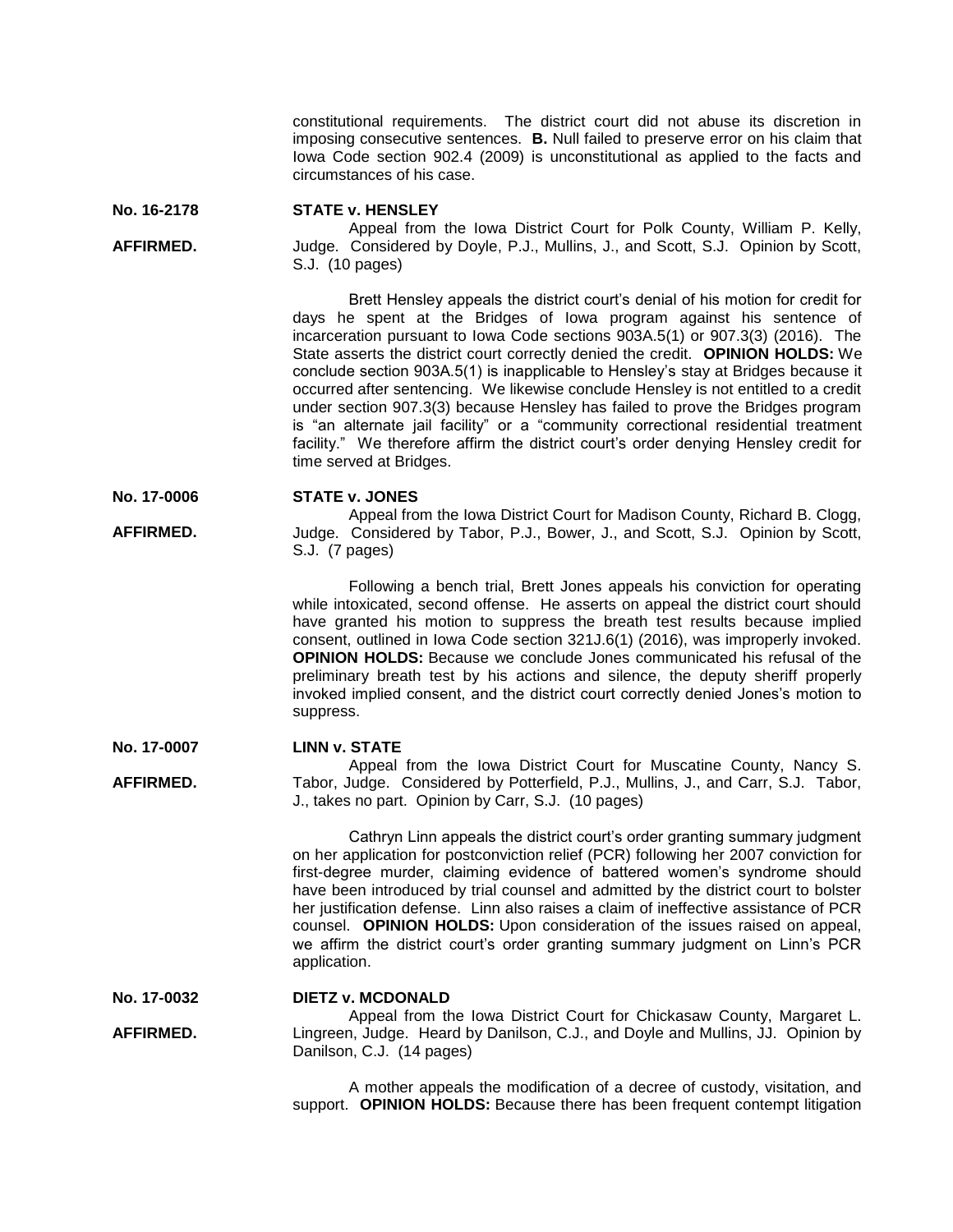between the parties, continual tension between the parents, a visitation schedule that was not working as expected, and a medical diagnosis of learning disabilities since the last modification, we find there has been a substantial change of circumstances. We also conclude the father has met his burden to establish he can provide superior care by more effectively providing for the child's long-term needs. We therefore affirm the modification of physical care.

**No. 17-0151**

**REVERSED AND REMANDED.**

# **SKADBURG v. GATELY**

Appeal from the Iowa District Court for Cerro Gordo County, Rustin T. Davenport, Judge. Considered by Danilson, C.J., and Tabor and McDonald, JJ. Opinion by Danilson, C.J. Dissent by McDonald, J. (17 pages)

Michelle Skadburg appeals from summary judgment granted to the defendants in this legal-malpractice action. **OPINION HOLDS:** We conclude there remains a genuine issue of material fact as to when Skadburg knew of the cause of action and, thus, when the statute of limitations on this action began to run. Summary judgment should not have been granted, and we reverse and remand. **DISSENT ASSERTS:** I respectfully dissent. Skadburg's claim is barred by the statute of limitations. The discovery rule does not allow Skadburg to circumvent this bar. Skadburg had actual and inquiry notice of her cause of action more than five years prior to filing as shown by her email exchanges with her then counsel. I would affirm the district court's grant of summary judgment.

## **IN RE MARRIAGE OF FIRESTONE**

Appeal from the Iowa District Court for Marshall County, Michael J. Moon, Judge. Considered by Vaitheswaran, P.J., Potterfield, J., and Carr, S.J. Opinion by Carr, S.J. (8 pages)

Diego Firestone appeals from the decree dissolving his marriage to Diana Vasquez Firestone, challenging the property distribution ordered by the district court as inequitable. Diana cross-appeals, requesting reimbursement spousal support, attorney fees, and to revert to her former last name. We affirm as modified on both appeals. **OPINION HOLDS:** Upon our review of the issues raised on appeal, we affirm the dissolution decree entered by the district court and modify the decree to (1) order Diana to make an equalization payment to Diego in the amount of \$7500 rather than \$4000 and (2) provide for the restoration of Diana's name to Diana Vasquez. We decline to award appellate attorney fees. Costs on appeal are assessed equally to the parties.

# **STATE v. HELLBERG**

**STATE v. IHLENFELDT**

Appeal from the Iowa District Court for Decatur County, Sherman W. Phipps, Judge. Considered by Vogel, P.J., and Tabor and Bower, JJ. Opinion by Tabor, J. (7 pages)

Kristina Hellberg challenges her written guilty plea. She argues her plea was defective because it did not include an advisory regarding possible immigration consequences. **OPINION HOLDS:** Because the written plea did not inform Hellberg of possible immigration consequences and the record is silent on her citizenship status, the district court failed to substantially comply with Iowa Rule of Criminal Procedure 2.8(2)(b). No showing of prejudice is required on direct appeal and reversal and remand to the district court is necessary.

**No. 17-0279 JUDGMENT OF CONVICTION** 

Appeal from the Iowa District Court for Bremer County, Christopher C. Foy, Judge. Considered by Potterfield, P.J., McDonald, J., and Carr, S.J. Opinion by Potterfield, P.J. (6 pages)

**No. 17-0188**

## **AFFIRMED AS MODIFIED ON BOTH APPEALS.**

**No. 17-0278**

**REVERSED AND REMANDED.**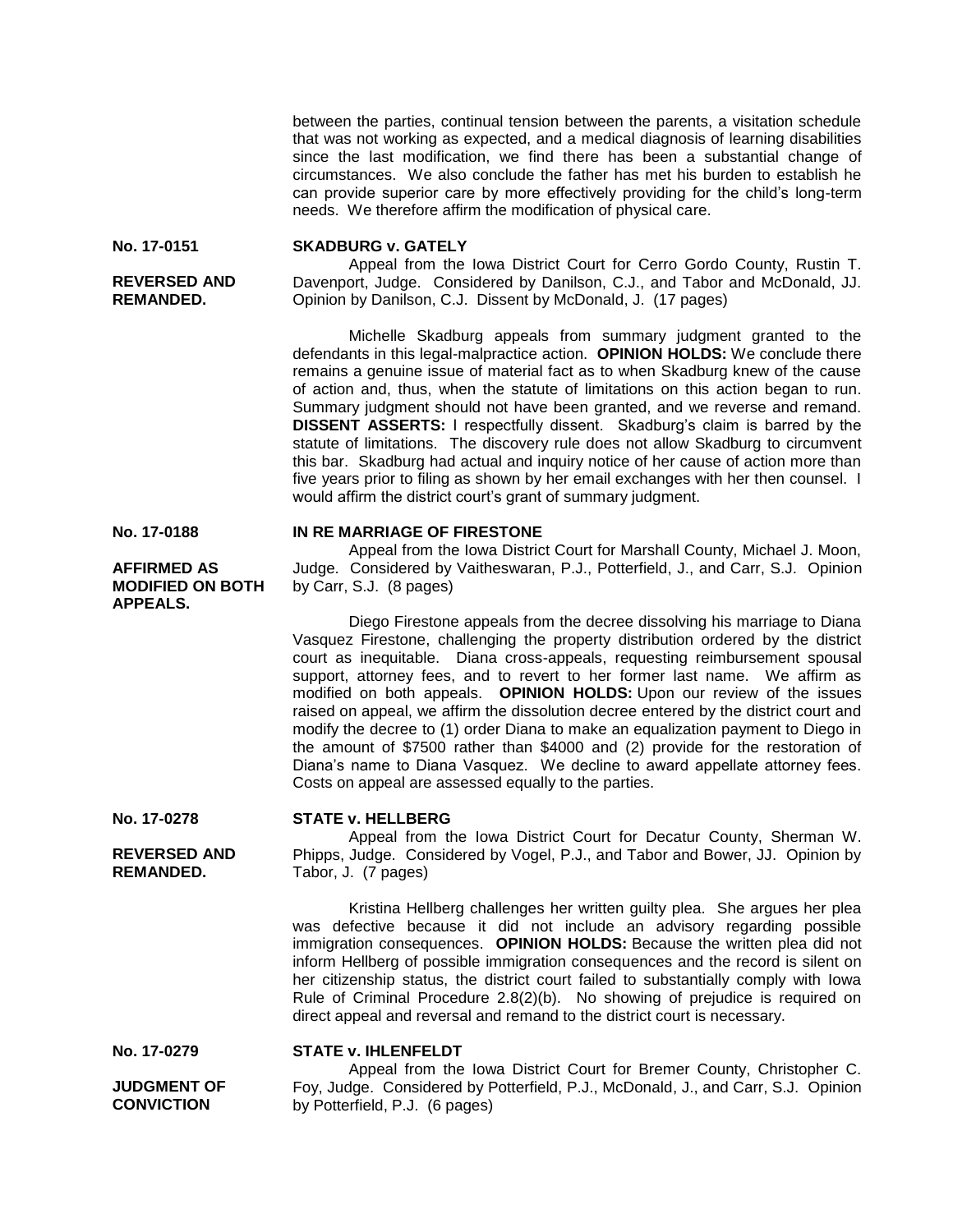**AFFIRMED; SENTENCE VACATED AND REMANDED FOR RESENTENCING.**

Nicholas Ihlenfeldt appeals the judgment and sentence imposed upon him for third-degree sexual abuse. He claims the district court erred in revoking his deferred judgment and failing to comply with Iowa Rule of Criminal Procedure 2.23 in imposing a sentence. **OPINION HOLDS:** We affirm the district court's revocation of deferred judgment but vacate Ihlenfeldt's sentence and remand for resentencing.

**No. 17-0373 COLEMAN v. STATE**

**AFFIRMED.**

**AFFIRMED.**

Appeal from the Iowa District Court for Scott County, Stuart P. Werling, Judge. Considered by Danilson, C.J., Mullins, J., and Goodhue, S.J.\* Opinion by Mullins, J. (4 pages)

Brandy Coleman appeals the district court's denial of her postconvictionrelief (PCR) application. She contends the district court erred in denying her application because the indeterminate fifty-year prison sentence entered upon her conviction amounts to cruel and unusual punishment in violation of the United States and Iowa Constitutions. **OPINION HOLDS:** In light of our supreme court's controlling precedent on the issue, we affirm the district court's denial of Coleman's PCR application.

### **No. 17-0375 WOODHURST v. DRIFTWOOD, INCORPORATED, a Corporation, d/b/a DRIFTWOOD BAR AND GRILL**

Appeal from the Iowa District Court for Jackson County, Nancy S. Tabor, Judge. Considered by Danilson, C.J., and Doyle and Mullins, JJ. Tabor, J., takes no part. Opinion by Doyle, J. (8 pages)

Sheldon and Carla Woodhurst appeal the order granting summary judgment in favor of the Driftwood Bar and Grill (Driftwood) on their dramshopliability claim, which stems from injuries sustained when David Zabransky—who had been served liquor at the Driftwood—shot Sheldon Woodhurst while intoxicated. **OPINION HOLDS:** Viewing the facts in the light most favorable to the Woodhursts, we agree the Woodhursts failed to generate a fact question as to whether the Driftwood knew or should have known that Zabransky was or would become intoxicated at the time it served him liquor. The "subsequent intoxicated condition inference" is not warranted on the facts before us.

**No. 17-0389**

**AFFIRMED IN PART, VACATED IN PART, AND REMANDED.**

### **SPENCER CONVENIENT HEALTHCARE, L.L.C. v. MCGREGOR**

Appeal from the Iowa District Court for Dickinson County, David A. Lester, Judge. Considered by Danilson, C.J., and Doyle and Mullins, JJ. Opinion by Mullins, J. (14 pages)

Spencer Convenient Healthcare, L.L.C. (SCH) appeals a district court ruling denying its petition for an injunction and awarding Angela McGregor damages on her counterclaim for breach of contract. SCH contends the district court erred in (1) concluding it breached the employment contract in terminating McGregor's employment rather than finding McGregor breached the contract; (2) interpreting the student loan repayment provision of the employment contract; and (3) awarding damages that were not foreseeable. McGregor requests an award of appellate attorney fees. **OPINION HOLDS:** We affirm the district court's (1) determination that SCH breached a material provision of the employment contract by terminating McGregor's employment and, accordingly, that the noncompete clause is unenforceable against her and (2) interpretation and application of the student-loan-repayment provision of the employment contract. We conclude, although McGregor's decision to incur tax and early-withdrawal penalties flowed directly from SCH's breach, such penalties could not have been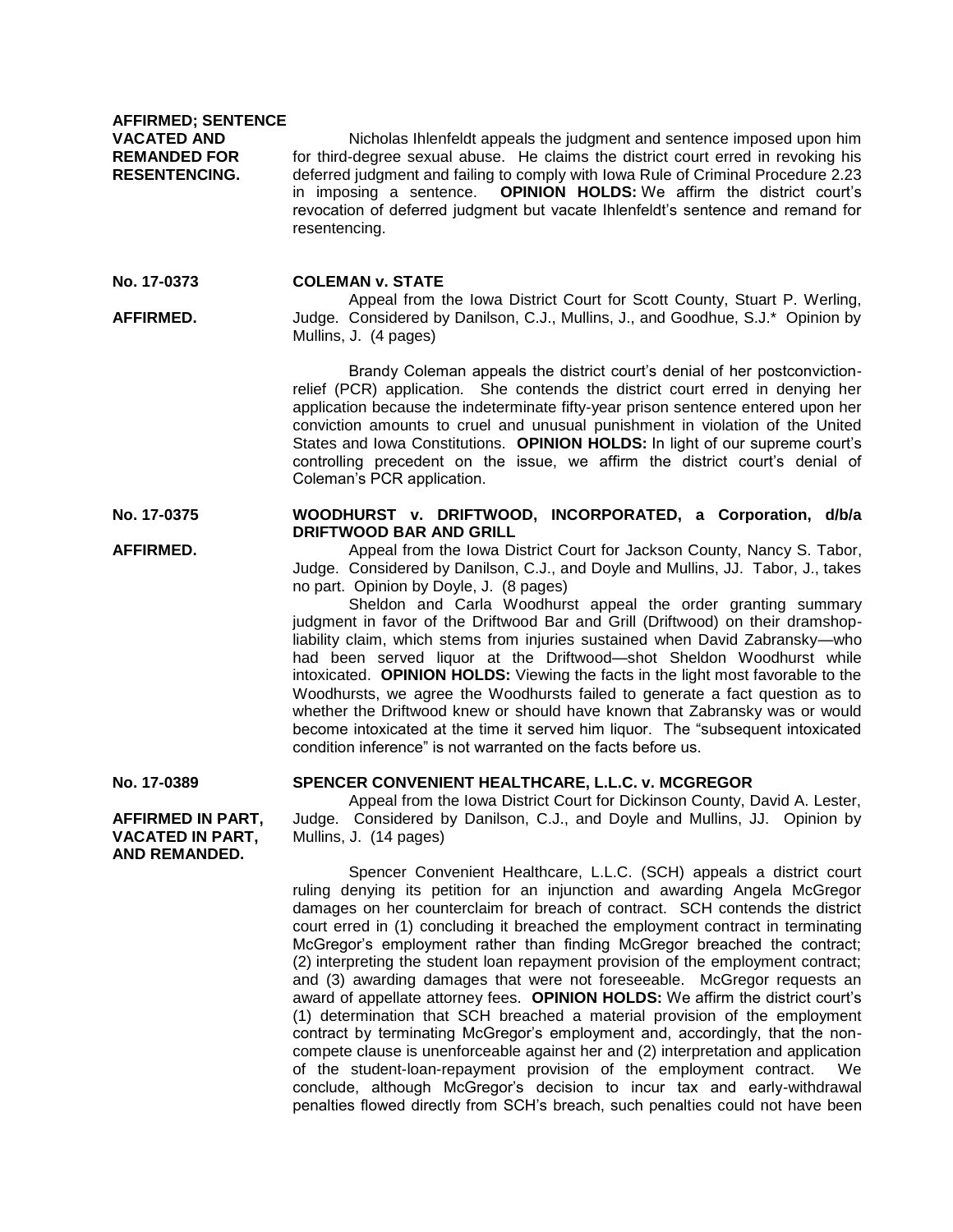reasonably anticipated by the parties when the contract was formed. As such, we vacate the portion of the damage award relating to the tax and early-withdrawal penalties and remand the case to the district court to enter judgment consistent with our decision. We deny McGregor's request for an award of appellate attorney fees.

**No. 17-0434 MCCULLOUGH v. STATE**

**AFFIRMED.** Appeal from the Iowa District Court for Humboldt County, Kurt J. Stoebe, Judge. Considered by Danilson, C.J., and Doyle and Mullins, JJ. Opinion by Mullins, J. (2 pages)

> David McCullough requests that we apply the doctrine of equitable tolling to exempt him from the three-year statutory time bar contained in Iowa Code section 822.3 (2016). **OPINION HOLDS:** We repeat our position that the doctrine of equitable tolling does not apply to section 822.3 and affirm the ruling of the district court without further opinion pursuant to Iowa Court Rule 21.26(1)(a), (c), and (e).

**No. 17-0558 DZANIC v. DEERFIELD RETIREMENT COMMUNITY**

**AFFIRMED.** Appeal from the Iowa District Court for Polk County, Jeffrey D. Farrell, Judge. Considered by Vogel, P.J., Tabor, J., and Goodhue, S.J. Opinion by Vogel, P.J. (3 pages)

> Sabaheta Dzanic claims Deerfield breached the parties' comprehensive settlement agreement because it did not produce her full personnel file. **OPINION HOLDS:** Because a "full and complete" copy of the personnel file had been given to Dzanic and Dzanic had the opportunity to review the file before she signed the settlement agreement, there is substantial evidence Deerfield did not breach the settlement agreement, and we affirm.

**No. 17-0591 KOHL v. STATE**

**AFFIRMED.**

Appeal from the Iowa District Court for Clinton County, Marlita A. Greve, Judge. Considered by Vaitheswaran, P.J., and Potterfield and McDonald, JJ. Opinion by Potterfield, J. (4 pages)

Kenneth Kohl appeals the denial of his application for postconviction relief filed after his 2013 resentencing. Kohl argues double jeopardy prevents the district court from amending his sentence to reflect Iowa Code section 901A.2's special sentence for sex offenses because he had already served part of his prison term. **OPINION HOLDS:** We affirm the district court's denial of his application for postconviction relief.

**No. 17-0596 STATE v. CHAIRSE**

**AFFIRMED.** Appeal from the Iowa District Court for Story County, Steven P. Van Marel, District Associate Judge. Considered by Vaitheswaran, P.J., and Potterfield and McDonald, JJ. Opinion by Potterfield, J. (5 pages)

> Cleotha Chairse appeals his sentence following a guilty plea to driving while barred. Chairse claims the district court abused its discretion in failing to consider mitigating factors and ordering his sentence to run consecutively to another two-year sentence of incarceration previously imposed instead of concurrently. **OPINION HOLDS:** We find the district court did not abuse its discretion and affirm the sentence imposed.

**No. 17-0602 STATE v. HUSS** Appeal from the Iowa District Court for Lee (North) County, Michael J.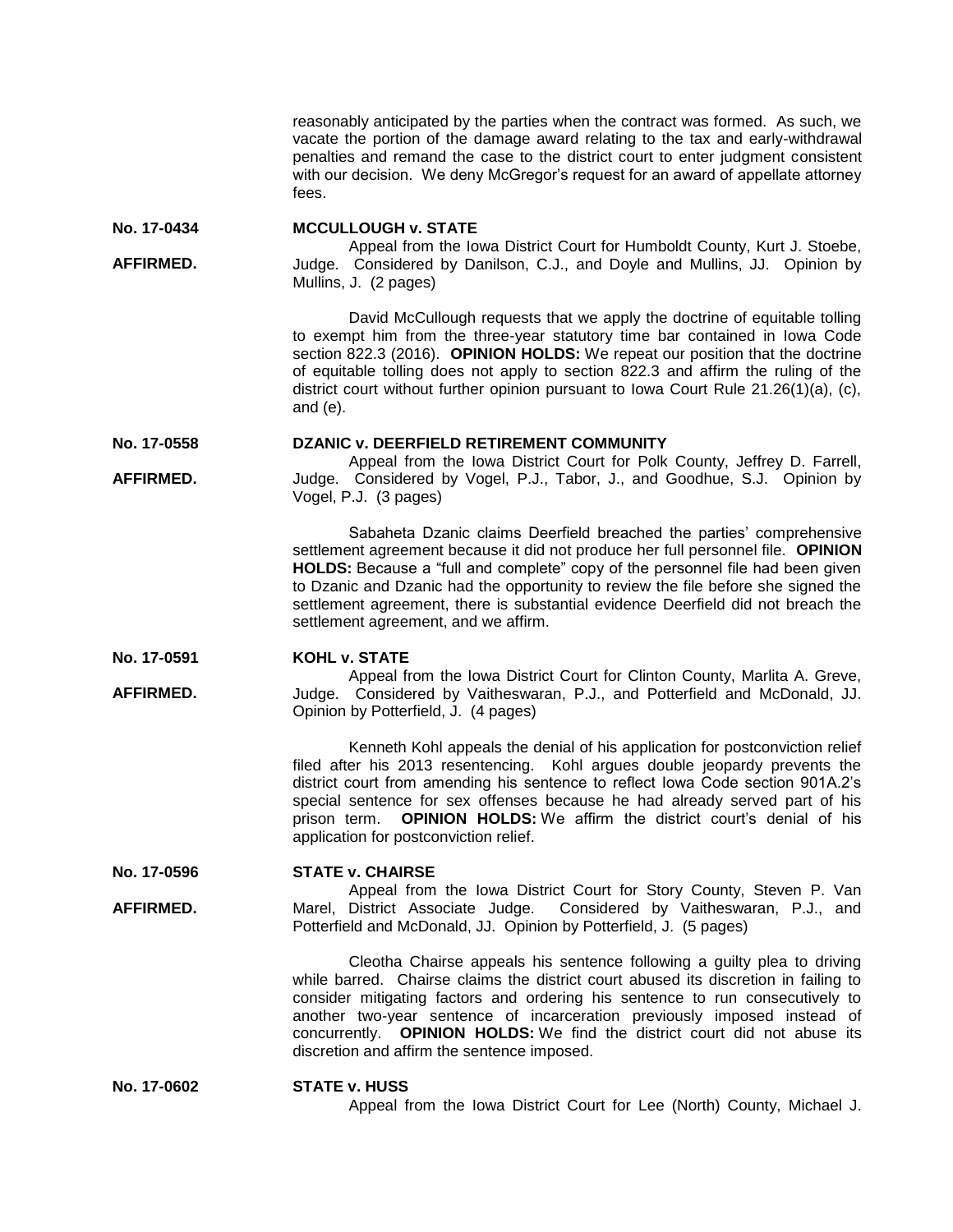**AFFIRMED.** Schilling, Judge. Considered by Tabor, P.J., Bower, J., and Blane, S.J. Opinion by Tabor, P.J. (4 pages)

> John Huss challenges the sentences imposed after he pleaded guilty to two counts of assault while displaying a dangerous weapon. Huss argues the sentencing court abused its discretion by sentencing him to two consecutive indeterminate two-year terms of imprisonment rather than imposing suspended sentences. **OPINION HOLDS:** Because the sentences fall within the statutory limits and the sentencing court considered relevant factors, it did not abuse its discretion by denying Huss's request for suspended sentences.

#### **No. 17-0605 STATE v. LIZARDE**

**AFFIRMED.** Appeal from the Iowa District Court for Marshall County, Kim M. Riley, District Associate Judge. Considered by Vogel, P.J., and Tabor and Bower, JJ. Opinion by Bower, J. (5 pages)

> Juan Lizarde appeals his conviction for operating a motor vehicle without the owner's consent. **OPINION HOLDS:** Lizarde claimed he received ineffective assistance of counsel during his guilty plea proceeding. He does not, however, allege he would not have pleaded guilty and would have insisted on going to trial if not for counsel's alleged errors. We conclude Lizarde's claim of ineffective assistance should be preserved for possible postconviction proceedings. We affirm his conviction.

#### **No. 17-0656 JENSEN v. CHAMPION WINDOW**

**AFFIRMED.** Appeal from the Iowa District Court for Polk County, Paul D. Scott, Judge. Considered by Vogel, P.J., and Tabor and Bower, JJ. Opinion by Vogel, P.J. (7 pages)

> Randle Jensen was fired from his job with Champion Window of Omaha, L.L.C., in August 2013. In February 2016, he filed a lawsuit against Champion in Iowa alleging he was wrongfully discharged when he refused to sign a lead certification form for an Iowa construction project. Champion filed a motion to dismiss the claim, which the district court granted based on the court's conclusion that Nebraska law applied to the dispute. Jensen appeals claiming the court erred in applying Nebraska law and that Iowa law should be applicable to his claim. **OPINION HOLDS:** Because we conclude the district court correctly applied Nebraska law to this dispute, we affirm the district court's dismissal of Jensen's lawsuit.

#### **No. 17-0659 STATE v. PIERCE**

**AFFIRMED.**

Appeal from the Iowa District Court for Scott County, Mark D. Cleve and Joel W. Barrows, Judges. Considered by Vogel, P.J., and Tabor and Bower, JJ. Opinion by Tabor, J. (10 pages)

Jordan Pierce received a deferred judgment after pleading guilty to first-degree theft and assault resulting in bodily injury. After Pierce violated the terms of his probation, the district court revoked his deferred judgment and imposed sentence. On appeal, Pierce argues the district court failed to give sufficient reasoning for revoking the deferred judgment and imposing a prison sentence, failed to consider mitigating circumstances, and denied his right to allocution. He also claims his counsel was ineffective for failing to object to the State's alleged breach of the plea agreement. **OPINION HOLDS:** The district court gave sufficient reasoning supporting revocation of the deferred judgment, considered Pierce's mitigating circumstances, and provided Pierce an opportunity to speak before sentencing. Because the State did not breach the plea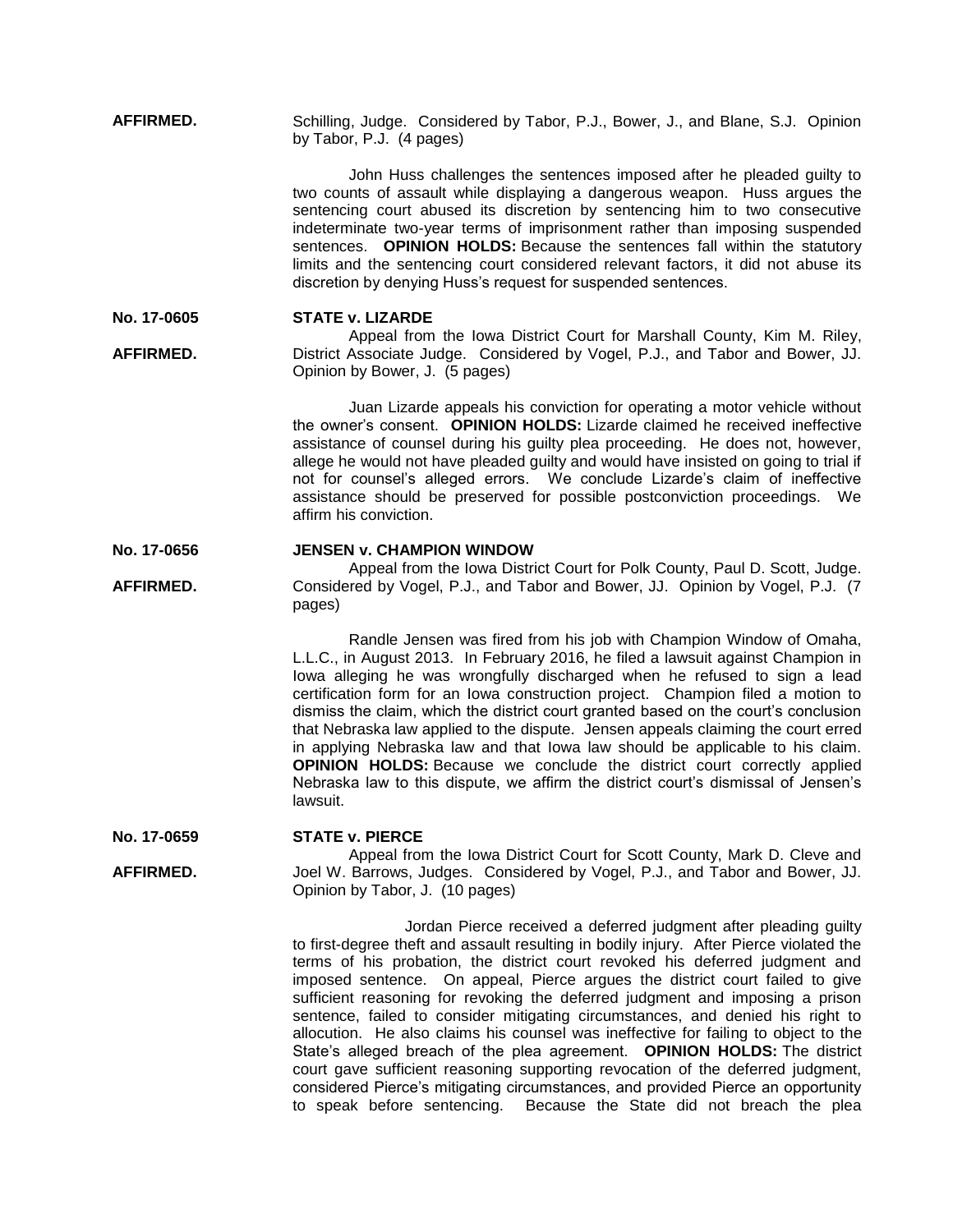|                                 | agreement, Pierce's counsel was not ineffective in failing to object.                                                                                                                                                                                                                                                                                                                                                                                                                                                                                                                                                                                               |
|---------------------------------|---------------------------------------------------------------------------------------------------------------------------------------------------------------------------------------------------------------------------------------------------------------------------------------------------------------------------------------------------------------------------------------------------------------------------------------------------------------------------------------------------------------------------------------------------------------------------------------------------------------------------------------------------------------------|
| No. 17-0742<br><b>AFFIRMED.</b> | ORRIS v. COLLEGE COMMUNITY SCHOOL DISTRICT<br>Appeal from the Iowa District Court for Linn County, Mitchell E. Turner,<br>Judge. Considered by Danilson, C.J., and Doyle and Mullins, JJ. Opinion by<br>Mullins, J. (10 pages)                                                                                                                                                                                                                                                                                                                                                                                                                                      |
|                                 | April Orris appeals a district court ruling on her petition for judicial review<br>of a determination of the workers' compensation commissioner. She contends the<br>district court erred in finding substantial evidence supported the commissioner's<br>rejection of an uncontroverted expert opinion regarding the causation of her<br>worsened condition. OPINION HOLDS: We agree with the district court that the<br>agency's causation finding is sufficiently supported by substantial evidence in the<br>record and should not be disturbed on judicial review. We therefore affirm the<br>district court's denial of Orris's petition for judicial review. |
| No. 17-0754                     | <b>STATE v. ANDERSON</b>                                                                                                                                                                                                                                                                                                                                                                                                                                                                                                                                                                                                                                            |
| AFFIRMED.                       | Appeal from the Iowa District Court for Black Hawk County, Jeffrey L.<br>Harris, District Associate Judge. Considered by Vaitheswaran, P.J., and<br>Potterfield and McDonald, JJ. Opinion by Potterfield, J. (5 pages)                                                                                                                                                                                                                                                                                                                                                                                                                                              |
|                                 | Abby Anderson appeals her sentence following a guilty plea to operating<br>while intoxicated, first offense. Anderson claims the district court failed to exercise<br>discretion in at first declining to delay mittimus because it has a policy of ordering<br>immediate custody following sentencing when a defendant is sentenced to jail<br>time. OPINION HOLDS: We find the district court properly exercised its discretion<br>and affirm the sentence as imposed.                                                                                                                                                                                            |
|                                 |                                                                                                                                                                                                                                                                                                                                                                                                                                                                                                                                                                                                                                                                     |
| No. 17-0767                     | <b>STATE v. GRAW</b>                                                                                                                                                                                                                                                                                                                                                                                                                                                                                                                                                                                                                                                |
| AFFIRMED.                       | Appeal from the Iowa District Court for Marshall County, James C.<br>Ellefson, Judge. Considered by Vogel, P.J., and Tabor and Bower, JJ. Opinion<br>by Bower, J. (4 pages)                                                                                                                                                                                                                                                                                                                                                                                                                                                                                         |
|                                 | Richard Graw appeals his convictions and sentences for second-degree<br>burglary, stalking while subject to a protective order, and tampering with a witness.<br><b>OPINION HOLDS:</b> We find the district court did not abuse its discretion by<br>determining Graw should serve consecutive prison sentences. We affirm Graw's<br>convictions and sentences.                                                                                                                                                                                                                                                                                                     |
| No. 17-0910                     | <b>GRAYSON v. STATE</b>                                                                                                                                                                                                                                                                                                                                                                                                                                                                                                                                                                                                                                             |
| AFFIRMED.                       | Appeal from the Iowa District Court for Johnson County, Chad A. Kepros,<br>Judge. Considered by Danilson, C.J., and Doyle and Mullins, JJ. Opinion by<br>Doyle, J. (4 pages)                                                                                                                                                                                                                                                                                                                                                                                                                                                                                        |
|                                 | Edward Grayson appeals the dismissal of his application for<br>postconviction relief. OPINION HOLDS: Because Grayson has failed to show his<br>postconviction claim concerns newly discovered evidence, the district court<br>properly dismissed Grayson's application as time barred. We have reviewed the<br>remaining claims, including pro se claims, Grayson has raised on appeal and<br>found that none merit granting Grayson relief. We have also reviewed Grayson's<br>filings made after taking this appeal, and we find none have merit. We therefore<br>deny the relief Grayson seeks in those filings.                                                 |
| No. 17-1602                     | IN RE J.D.<br>Appeal from the Iowa District Court for Montgomery County, Amy L.                                                                                                                                                                                                                                                                                                                                                                                                                                                                                                                                                                                     |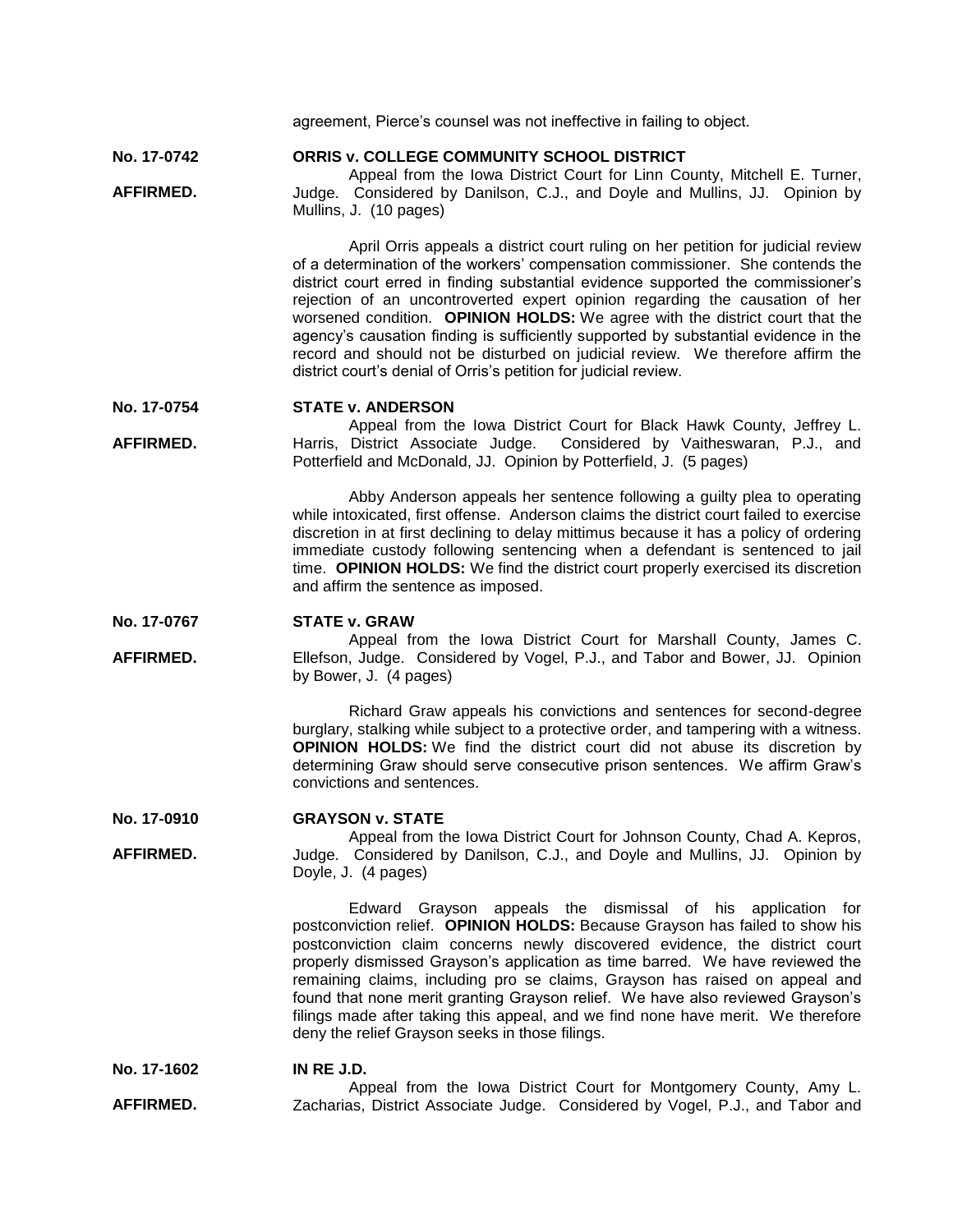Bower, JJ. Opinion by Bower, J. (5 pages)

A mother appeals the juvenile court order temporarily removing her children from her care. **OPINION HOLDS:** We find the children were properly removed pursuant to Iowa Code section 232.102(5)(a) (2017).

**No. 17-1670 IN RE N.D.**

**AFFIRMED.** Appeal from the Iowa District Court for Polk County, Susan Cox, District Associate Judge. Considered by Danilson, C.J., and Doyle and Mullins, JJ. Opinion by Mullins, J. (8 pages)

> A mother appeals a juvenile court order terminating her parental rights to her two children. She contends (1) the State failed to prove the statutory grounds for termination by clear and convincing evidence; (2) termination was not in the best interests of the children; and (3) a statutory exception should have precluded termination. **OPINION HOLDS:** In reviewing the issues properly before us, we affirm the termination of the mother's parental rights under Iowa Code section 232.116(1)(f) (2017).

**No. 17-1682 IN RE I.W.**

**AFFIRMED.** Appeal from the Iowa District Court for Scott County, Cheryl Traum, District Associate Judge. Considered by Vogel, P.J., and Tabor and Bower, JJ. Opinion by Bower, J. (4 pages)

> A mother appeals the order terminating her parental rights. **OPINION HOLDS:** We find reasonable efforts were made by the State and termination is in the best interests of the child.

**No. 17-1712 IN RE A.R.**

**AFFIRMED.** Appeal from the Iowa District Court for Pottawattamie County, Craig M. Dreismeier, District Associate Judge. Considered by Vaitheswaran, P.J., and Potterfield and McDonald, JJ. Opinion by Vaitheswaran, P.J. (4 pages)

> A father appeals the termination of his parental rights to his twin children, born in 2016. He contends (1) the record lacks evidence to support the grounds for termination cited by the district court, (2) the department of human services failed to make reasonable reunification efforts, and (3) termination was not in the children's best interests. **OPINION HOLDS:** We affirm the termination of the father's parental rights.

**No. 17-1720 IN RE S.F.**

**AFFIRMED.**

Appeal from the Iowa District Court for Polk County, Louise M. Jacobs, District Associate Judge. Considered by Vogel, P.J., and Tabor and Bower, JJ. Opinion by Tabor, J. (7 pages)

> The juvenile court decided six-year-old S.F. and three-year-old T.F. could not remain in the family home because their parents were failing to meet their nutritional, emotional, and medical needs and were not providing a safe and stable environment. Their father, Nicholas, appeals the removal on three grounds. First, he claims the juvenile court violated his right to due process by refusing to postpone the removal hearing so he could investigate claims made in a recently disclosed letter from S.F.'s pediatrician. Second, he claims removal was not the least restrictive disposition. Third, he asserts removal was not in the children's best interests. **OPINION HOLDS:** After reviewing the record, we conclude Nicholas did not preserve error on his constitutional claim. On the substance of the removal, we reach the same conclusion as the juvenile court—placing the